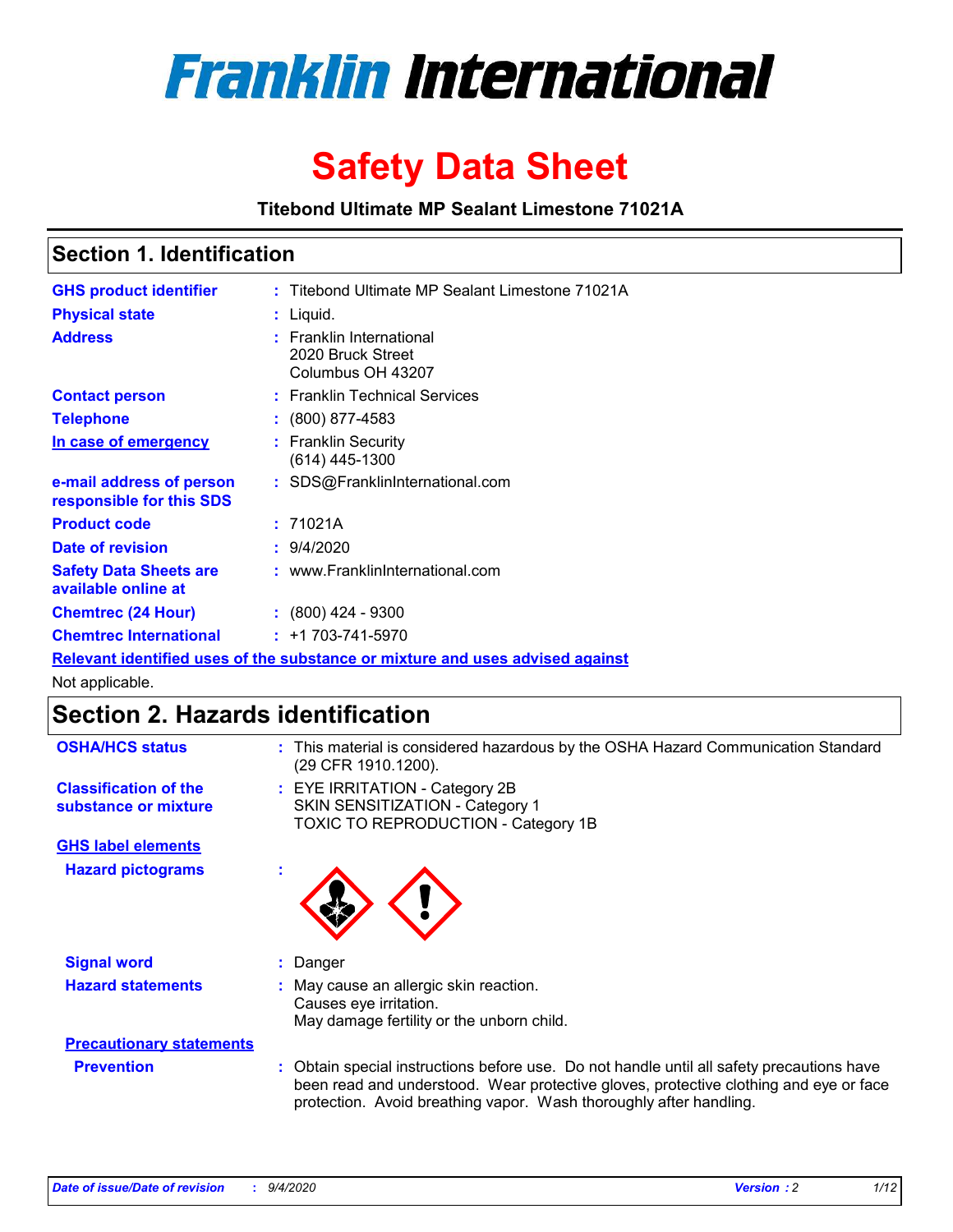### **Section 2. Hazards identification**

| <b>Response</b>                            | : IF exposed or concerned: Get medical advice or attention. Wash contaminated clothing<br>before reuse. IF ON SKIN: Wash with plenty of water. IF IN EYES: Rinse cautiously<br>with water for several minutes. Remove contact lenses, if present and easy to do.<br>Continue rinsing. If eye irritation persists: Get medical advice or attention. |
|--------------------------------------------|----------------------------------------------------------------------------------------------------------------------------------------------------------------------------------------------------------------------------------------------------------------------------------------------------------------------------------------------------|
| <b>Storage</b>                             | : Store locked up.                                                                                                                                                                                                                                                                                                                                 |
| <b>Disposal</b>                            | : Dispose of contents and container in accordance with all local, regional, national and<br>international regulations.                                                                                                                                                                                                                             |
| <b>Hazards not otherwise</b><br>classified | : Product generates methanol during cure.                                                                                                                                                                                                                                                                                                          |

# **Section 3. Composition/information on ingredients**

| <b>Ingredient name</b>       | $\frac{9}{6}$ | <b>CAS number</b> |
|------------------------------|---------------|-------------------|
| 3-aminopropyltriethoxysilane | ≤3            | 919-30-2          |
| Dibutyltin dilaurate         | ∣≤0.3         | 77-58-7           |

Any concentration shown as a range is to protect confidentiality or is due to batch variation.

**There are no additional ingredients present which, within the current knowledge of the supplier and in the concentrations applicable, are classified as hazardous to health or the environment and hence require reporting in this section.**

**Occupational exposure limits, if available, are listed in Section 8.**

### **Section 4. First aid measures**

| <b>Description of necessary first aid measures</b> |                                                                                                                                                                                                                                                                                                                                                                                                                                                                                                                                                                                                                                                                                                                                                                           |
|----------------------------------------------------|---------------------------------------------------------------------------------------------------------------------------------------------------------------------------------------------------------------------------------------------------------------------------------------------------------------------------------------------------------------------------------------------------------------------------------------------------------------------------------------------------------------------------------------------------------------------------------------------------------------------------------------------------------------------------------------------------------------------------------------------------------------------------|
| <b>Eye contact</b>                                 | : Immediately flush eyes with plenty of water, occasionally lifting the upper and lower<br>eyelids. Check for and remove any contact lenses. Continue to rinse for at least 10<br>minutes. If irritation persists, get medical attention.                                                                                                                                                                                                                                                                                                                                                                                                                                                                                                                                 |
| <b>Inhalation</b>                                  | : Remove victim to fresh air and keep at rest in a position comfortable for breathing. If<br>not breathing, if breathing is irregular or if respiratory arrest occurs, provide artificial<br>respiration or oxygen by trained personnel. It may be dangerous to the person providing<br>aid to give mouth-to-mouth resuscitation. Get medical attention. If unconscious, place<br>in recovery position and get medical attention immediately. Maintain an open airway.<br>Loosen tight clothing such as a collar, tie, belt or waistband. In case of inhalation of<br>decomposition products in a fire, symptoms may be delayed. The exposed person may<br>need to be kept under medical surveillance for 48 hours.                                                       |
| <b>Skin contact</b>                                | : Wash with plenty of soap and water. Remove contaminated clothing and shoes. Wash<br>contaminated clothing thoroughly with water before removing it, or wear gloves.<br>Continue to rinse for at least 10 minutes. Get medical attention. In the event of any<br>complaints or symptoms, avoid further exposure. Wash clothing before reuse. Clean<br>shoes thoroughly before reuse.                                                                                                                                                                                                                                                                                                                                                                                     |
| <b>Ingestion</b>                                   | : Wash out mouth with water. Remove dentures if any. Remove victim to fresh air and<br>keep at rest in a position comfortable for breathing. If material has been swallowed and<br>the exposed person is conscious, give small quantities of water to drink. Stop if the<br>exposed person feels sick as vomiting may be dangerous. Do not induce vomiting<br>unless directed to do so by medical personnel. If vomiting occurs, the head should be<br>kept low so that vomit does not enter the lungs. Get medical attention. Never give<br>anything by mouth to an unconscious person. If unconscious, place in recovery position<br>and get medical attention immediately. Maintain an open airway. Loosen tight clothing<br>such as a collar, tie, belt or waistband. |
| Most important symptoms/effects, acute and delayed |                                                                                                                                                                                                                                                                                                                                                                                                                                                                                                                                                                                                                                                                                                                                                                           |
| <b>Potential acute health effects</b>              |                                                                                                                                                                                                                                                                                                                                                                                                                                                                                                                                                                                                                                                                                                                                                                           |
| <b>Eye contact</b>                                 | : May cause eye irritation.                                                                                                                                                                                                                                                                                                                                                                                                                                                                                                                                                                                                                                                                                                                                               |
| <b>Inhalation</b>                                  | : No known significant effects or critical hazards.                                                                                                                                                                                                                                                                                                                                                                                                                                                                                                                                                                                                                                                                                                                       |
|                                                    |                                                                                                                                                                                                                                                                                                                                                                                                                                                                                                                                                                                                                                                                                                                                                                           |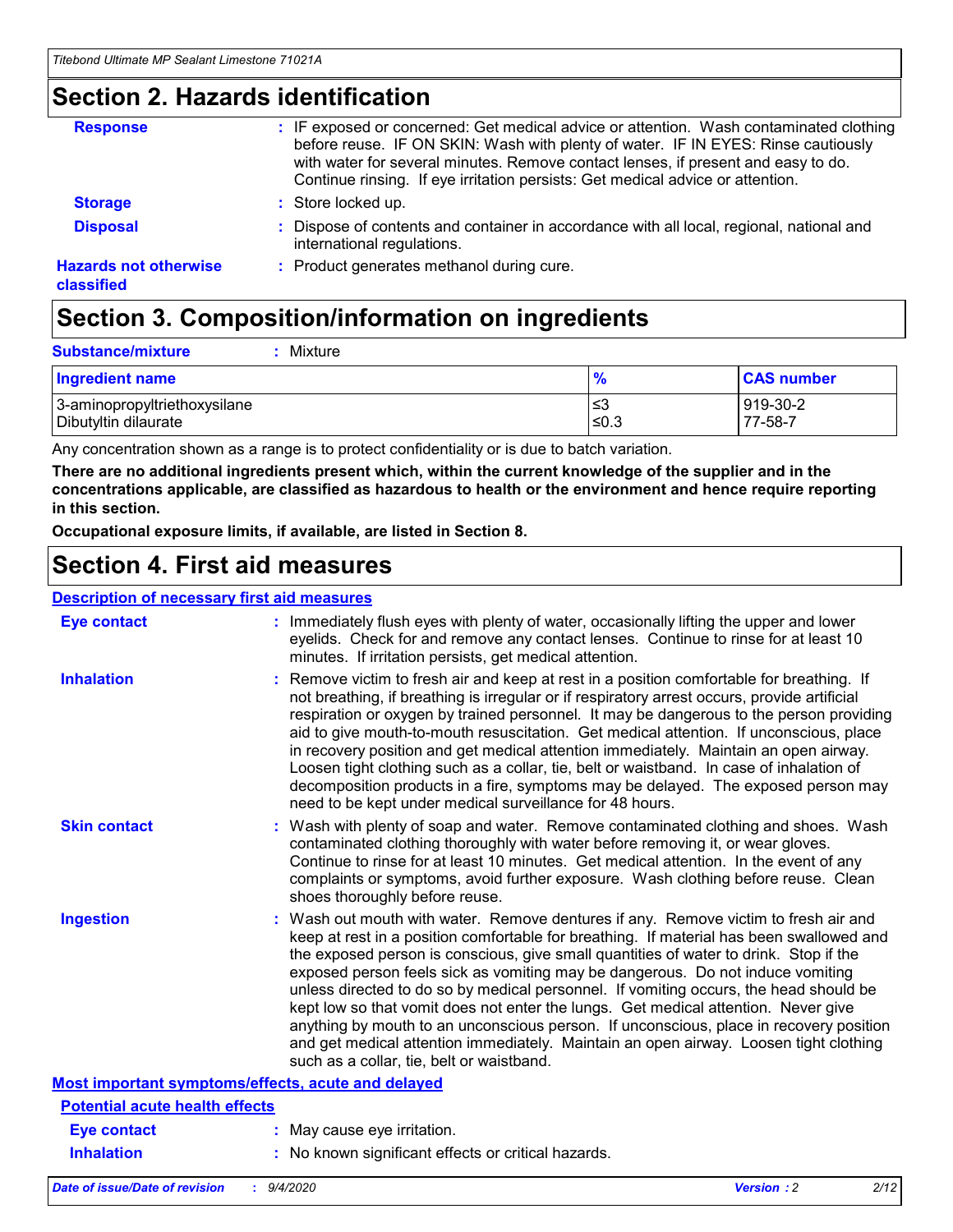# **Section 4. First aid measures**

| <b>Skin contact</b>                 | : May cause skin irritation.                                                                                                                                                                                                                                                                                                                                                                                    |
|-------------------------------------|-----------------------------------------------------------------------------------------------------------------------------------------------------------------------------------------------------------------------------------------------------------------------------------------------------------------------------------------------------------------------------------------------------------------|
| <b>Ingestion</b>                    | : No known significant effects or critical hazards.                                                                                                                                                                                                                                                                                                                                                             |
| <b>Over-exposure signs/symptoms</b> |                                                                                                                                                                                                                                                                                                                                                                                                                 |
| <b>Eye contact</b>                  | : Adverse symptoms may include the following:<br>irritation<br>watering<br>redness                                                                                                                                                                                                                                                                                                                              |
| <b>Inhalation</b>                   | : Adverse symptoms may include the following:<br>reduced fetal weight<br>increase in fetal deaths<br>skeletal malformations                                                                                                                                                                                                                                                                                     |
| <b>Skin contact</b>                 | : Adverse symptoms may include the following:<br>irritation<br>redness<br>reduced fetal weight<br>increase in fetal deaths<br>skeletal malformations                                                                                                                                                                                                                                                            |
| <b>Ingestion</b>                    | : Adverse symptoms may include the following:<br>reduced fetal weight<br>increase in fetal deaths<br>skeletal malformations                                                                                                                                                                                                                                                                                     |
|                                     | <u>Indication of immediate medical attention and special treatment needed, if necessary</u>                                                                                                                                                                                                                                                                                                                     |
| <b>Notes to physician</b>           | : In case of inhalation of decomposition products in a fire, symptoms may be delayed.<br>The exposed person may need to be kept under medical surveillance for 48 hours.                                                                                                                                                                                                                                        |
| <b>Specific treatments</b>          | : No specific treatment.                                                                                                                                                                                                                                                                                                                                                                                        |
| <b>Protection of first-aiders</b>   | : No action shall be taken involving any personal risk or without suitable training. If it is<br>suspected that fumes are still present, the rescuer should wear an appropriate mask or<br>self-contained breathing apparatus. It may be dangerous to the person providing aid to<br>give mouth-to-mouth resuscitation. Wash contaminated clothing thoroughly with water<br>before removing it, or wear gloves. |
|                                     |                                                                                                                                                                                                                                                                                                                                                                                                                 |

**See toxicological information (Section 11)**

# **Section 5. Fire-fighting measures**

| <b>Extinguishing media</b>                               |                                                                                                                                                                                                     |
|----------------------------------------------------------|-----------------------------------------------------------------------------------------------------------------------------------------------------------------------------------------------------|
| <b>Suitable extinguishing</b><br>media                   | : Use an extinguishing agent suitable for the surrounding fire.                                                                                                                                     |
| <b>Unsuitable extinguishing</b><br>media                 | : None known.                                                                                                                                                                                       |
| <b>Specific hazards arising</b><br>from the chemical     | : In a fire or if heated, a pressure increase will occur and the container may burst.                                                                                                               |
| <b>Hazardous thermal</b><br>decomposition products       | Decomposition products may include the following materials:<br>carbon dioxide<br>carbon monoxide<br>nitrogen oxides<br>metal oxide/oxides                                                           |
| <b>Special protective actions</b><br>for fire-fighters   | : Promptly isolate the scene by removing all persons from the vicinity of the incident if<br>there is a fire. No action shall be taken involving any personal risk or without suitable<br>training. |
| <b>Special protective</b><br>equipment for fire-fighters | : Fire-fighters should wear appropriate protective equipment and self-contained breathing<br>apparatus (SCBA) with a full face-piece operated in positive pressure mode.                            |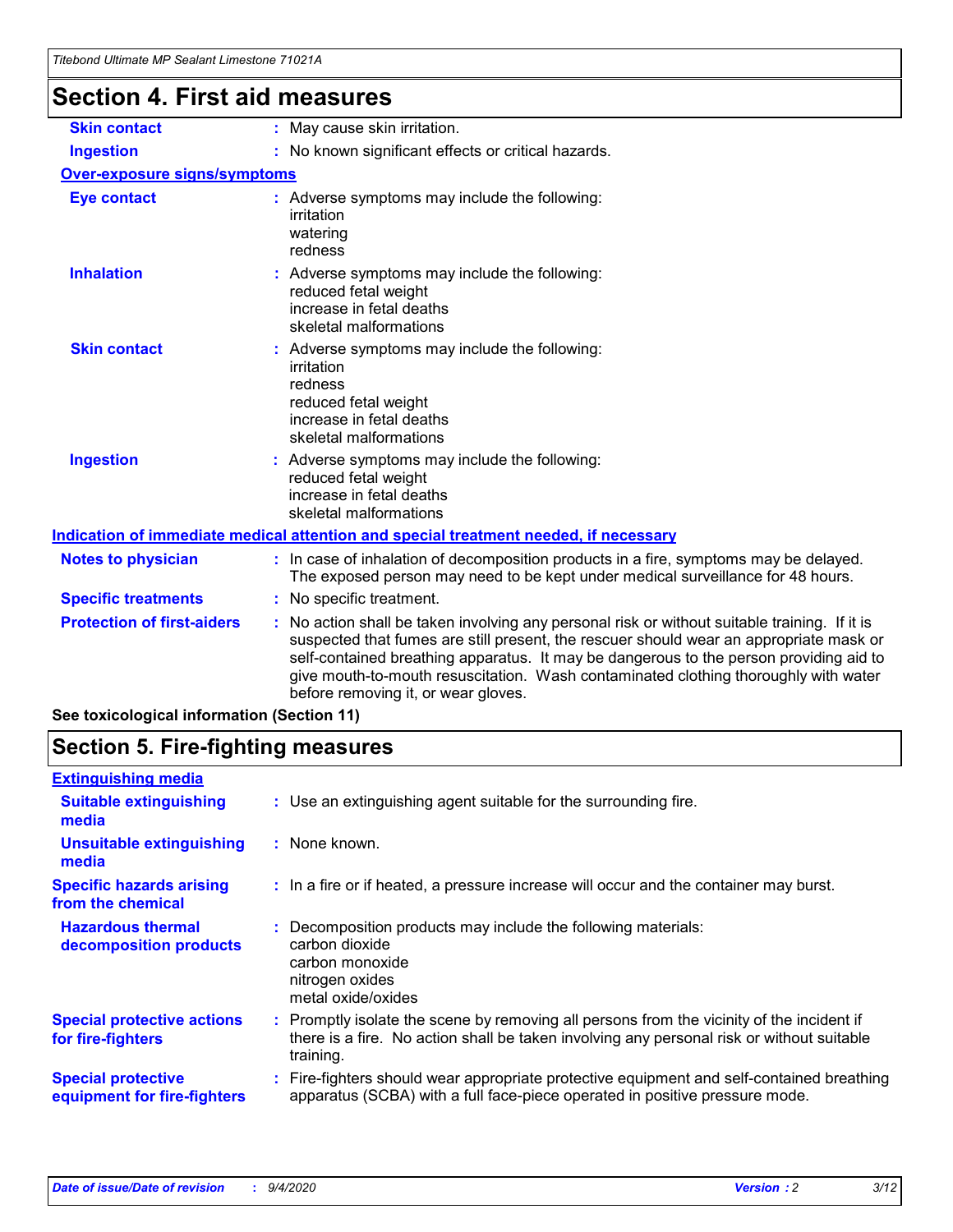### **Section 6. Accidental release measures**

|                                                              | Personal precautions, protective equipment and emergency procedures                                                                                                                                                                                                                                                                                                                                                                                                                                                                                                                                                                                                                                          |
|--------------------------------------------------------------|--------------------------------------------------------------------------------------------------------------------------------------------------------------------------------------------------------------------------------------------------------------------------------------------------------------------------------------------------------------------------------------------------------------------------------------------------------------------------------------------------------------------------------------------------------------------------------------------------------------------------------------------------------------------------------------------------------------|
| For non-emergency<br>personnel                               | : No action shall be taken involving any personal risk or without suitable training.<br>Evacuate surrounding areas. Keep unnecessary and unprotected personnel from<br>entering. Do not touch or walk through spilled material. Avoid breathing vapor or mist.<br>Provide adequate ventilation. Wear appropriate respirator when ventilation is<br>inadequate. Put on appropriate personal protective equipment.                                                                                                                                                                                                                                                                                             |
| For emergency responders                                     | : If specialized clothing is required to deal with the spillage, take note of any information in<br>Section 8 on suitable and unsuitable materials. See also the information in "For non-<br>emergency personnel".                                                                                                                                                                                                                                                                                                                                                                                                                                                                                           |
| <b>Environmental precautions</b>                             | : Avoid dispersal of spilled material and runoff and contact with soil, waterways, drains<br>and sewers. Inform the relevant authorities if the product has caused environmental<br>pollution (sewers, waterways, soil or air).                                                                                                                                                                                                                                                                                                                                                                                                                                                                              |
| <b>Methods and materials for containment and cleaning up</b> |                                                                                                                                                                                                                                                                                                                                                                                                                                                                                                                                                                                                                                                                                                              |
| <b>Small spill</b>                                           | : Stop leak if without risk. Move containers from spill area. Dilute with water and mop up<br>if water-soluble. Alternatively, or if water-insoluble, absorb with an inert dry material and<br>place in an appropriate waste disposal container. Dispose of via a licensed waste<br>disposal contractor.                                                                                                                                                                                                                                                                                                                                                                                                     |
| <b>Large spill</b>                                           | : Stop leak if without risk. Move containers from spill area. Approach release from<br>upwind. Prevent entry into sewers, water courses, basements or confined areas. Wash<br>spillages into an effluent treatment plant or proceed as follows. Contain and collect<br>spillage with non-combustible, absorbent material e.g. sand, earth, vermiculite or<br>diatomaceous earth and place in container for disposal according to local regulations<br>(see Section 13). Dispose of via a licensed waste disposal contractor. Contaminated<br>absorbent material may pose the same hazard as the spilled product. Note: see<br>Section 1 for emergency contact information and Section 13 for waste disposal. |

# **Section 7. Handling and storage**

#### **Precautions for safe handling**

| <b>Protective measures</b>                                                       | : Put on appropriate personal protective equipment (see Section 8). Persons with a<br>history of skin sensitization problems should not be employed in any process in which<br>this product is used. Avoid exposure - obtain special instructions before use. Avoid<br>exposure during pregnancy. Do not handle until all safety precautions have been read<br>and understood. Do not get in eyes or on skin or clothing. Do not ingest. Avoid<br>breathing vapor or mist. If during normal use the material presents a respiratory hazard,<br>use only with adequate ventilation or wear appropriate respirator. Keep in the original<br>container or an approved alternative made from a compatible material, kept tightly<br>closed when not in use. Empty containers retain product residue and can be hazardous.<br>Do not reuse container. |
|----------------------------------------------------------------------------------|--------------------------------------------------------------------------------------------------------------------------------------------------------------------------------------------------------------------------------------------------------------------------------------------------------------------------------------------------------------------------------------------------------------------------------------------------------------------------------------------------------------------------------------------------------------------------------------------------------------------------------------------------------------------------------------------------------------------------------------------------------------------------------------------------------------------------------------------------|
| <b>Advice on general</b><br>occupational hygiene                                 | : Eating, drinking and smoking should be prohibited in areas where this material is<br>handled, stored and processed. Workers should wash hands and face before eating,<br>drinking and smoking. Remove contaminated clothing and protective equipment before<br>entering eating areas. See also Section 8 for additional information on hygiene<br>measures.                                                                                                                                                                                                                                                                                                                                                                                                                                                                                    |
| <b>Conditions for safe storage,</b><br>including any<br><i>incompatibilities</i> | Store between the following temperatures: 0 to 120°C (32 to 248°F). Store in<br>accordance with local regulations. Store in original container protected from direct<br>sunlight in a dry, cool and well-ventilated area, away from incompatible materials (see<br>Section 10) and food and drink. Store locked up. Keep container tightly closed and<br>sealed until ready for use. Containers that have been opened must be carefully<br>resealed and kept upright to prevent leakage. Do not store in unlabeled containers.<br>Use appropriate containment to avoid environmental contamination. See Section 10 for<br>incompatible materials before handling or use.                                                                                                                                                                         |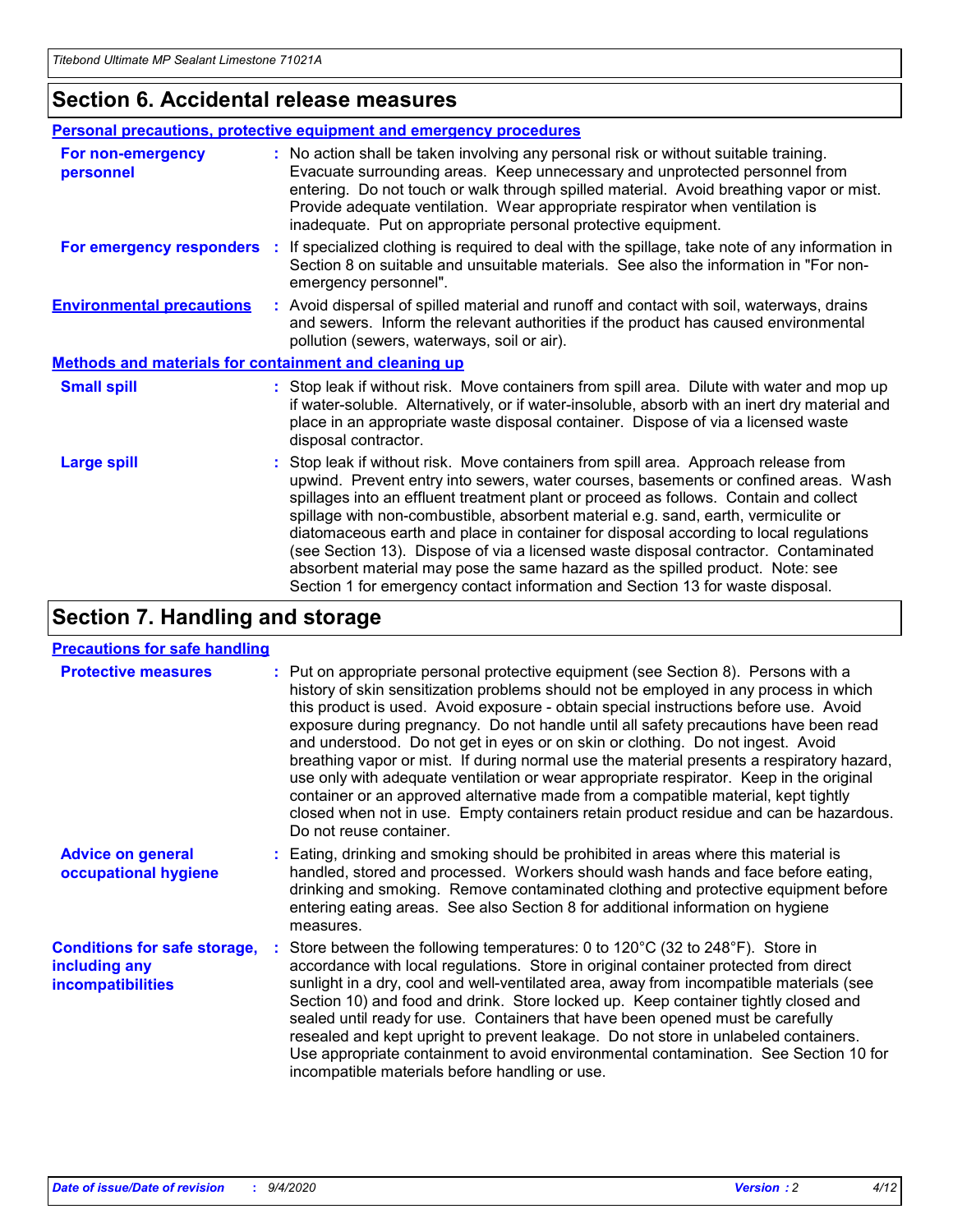# **Section 8. Exposure controls/personal protection**

#### **Control parameters**

#### **Occupational exposure limits**

| <b>Ingredient name</b>                               |    |                                                                                                                                                                                                                                                                                                                               | <b>Exposure limits</b>                                                                                                                                                                                                                                                                                                                                                                                                                                                                                                                                                                                                 |  |
|------------------------------------------------------|----|-------------------------------------------------------------------------------------------------------------------------------------------------------------------------------------------------------------------------------------------------------------------------------------------------------------------------------|------------------------------------------------------------------------------------------------------------------------------------------------------------------------------------------------------------------------------------------------------------------------------------------------------------------------------------------------------------------------------------------------------------------------------------------------------------------------------------------------------------------------------------------------------------------------------------------------------------------------|--|
| 3-aminopropyltriethoxysilane<br>Dibutyltin dilaurate |    |                                                                                                                                                                                                                                                                                                                               | None.<br>ACGIH TLV (United States, 3/2020). Absorbed through skin.<br>Notes: as Sn<br>TWA: $0.1 \text{ mg/m}^3$ , (as Sn) 8 hours.<br>STEL: 0.2 mg/m <sup>3</sup> , (as Sn) 15 minutes.<br>NIOSH REL (United States, 10/2016). Absorbed through skin.<br>Notes: as Sn<br>TWA: 0.1 mg/m <sup>3</sup> , (as Sn) 10 hours.<br>OSHA PEL (United States, 5/2018). Notes: as Sn<br>TWA: 0.1 mg/m <sup>3</sup> , (as Sn) 8 hours.<br>OSHA PEL 1989 (United States, 3/1989). Absorbed through skin.<br>Notes: measured as Sn<br>TWA: 0.1 mg/m <sup>3</sup> , (measured as Sn) 8 hours. Form: Organic                           |  |
| <b>Appropriate engineering</b><br>controls           |    |                                                                                                                                                                                                                                                                                                                               | : If user operations generate dust, fumes, gas, vapor or mist, use process enclosures,<br>local exhaust ventilation or other engineering controls to keep worker exposure to<br>airborne contaminants below any recommended or statutory limits.                                                                                                                                                                                                                                                                                                                                                                       |  |
| <b>Environmental exposure</b><br>controls            |    | Emissions from ventilation or work process equipment should be checked to ensure<br>they comply with the requirements of environmental protection legislation. In some<br>cases, fume scrubbers, filters or engineering modifications to the process equipment<br>will be necessary to reduce emissions to acceptable levels. |                                                                                                                                                                                                                                                                                                                                                                                                                                                                                                                                                                                                                        |  |
| <b>Individual protection measures</b>                |    |                                                                                                                                                                                                                                                                                                                               |                                                                                                                                                                                                                                                                                                                                                                                                                                                                                                                                                                                                                        |  |
| <b>Hygiene measures</b>                              |    |                                                                                                                                                                                                                                                                                                                               | : Wash hands, forearms and face thoroughly after handling chemical products, before<br>eating, smoking and using the lavatory and at the end of the working period.<br>Appropriate techniques should be used to remove potentially contaminated clothing.<br>Contaminated work clothing should not be allowed out of the workplace. Wash<br>contaminated clothing before reusing. Ensure that eyewash stations and safety<br>showers are close to the workstation location.                                                                                                                                            |  |
| <b>Eye/face protection</b>                           |    |                                                                                                                                                                                                                                                                                                                               | Safety eyewear complying with an approved standard should be used when a risk<br>assessment indicates this is necessary to avoid exposure to liquid splashes, mists,<br>gases or dusts. If contact is possible, the following protection should be worn, unless<br>the assessment indicates a higher degree of protection: chemical splash goggles.                                                                                                                                                                                                                                                                    |  |
| <b>Skin protection</b>                               |    |                                                                                                                                                                                                                                                                                                                               |                                                                                                                                                                                                                                                                                                                                                                                                                                                                                                                                                                                                                        |  |
| <b>Hand protection</b>                               |    |                                                                                                                                                                                                                                                                                                                               | : Chemical-resistant, impervious gloves complying with an approved standard should be<br>worn at all times when handling chemical products if a risk assessment indicates this is<br>necessary. Considering the parameters specified by the glove manufacturer, check<br>during use that the gloves are still retaining their protective properties. It should be<br>noted that the time to breakthrough for any glove material may be different for different<br>glove manufacturers. In the case of mixtures, consisting of several substances, the<br>protection time of the gloves cannot be accurately estimated. |  |
| <b>Body protection</b>                               |    | handling this product.                                                                                                                                                                                                                                                                                                        | Personal protective equipment for the body should be selected based on the task being<br>performed and the risks involved and should be approved by a specialist before                                                                                                                                                                                                                                                                                                                                                                                                                                                |  |
| <b>Other skin protection</b>                         |    |                                                                                                                                                                                                                                                                                                                               | : Appropriate footwear and any additional skin protection measures should be selected<br>based on the task being performed and the risks involved and should be approved by a<br>specialist before handling this product.                                                                                                                                                                                                                                                                                                                                                                                              |  |
| <b>Respiratory protection</b>                        | ÷. | aspects of use.                                                                                                                                                                                                                                                                                                               | Based on the hazard and potential for exposure, select a respirator that meets the<br>appropriate standard or certification. Respirators must be used according to a<br>respiratory protection program to ensure proper fitting, training, and other important                                                                                                                                                                                                                                                                                                                                                         |  |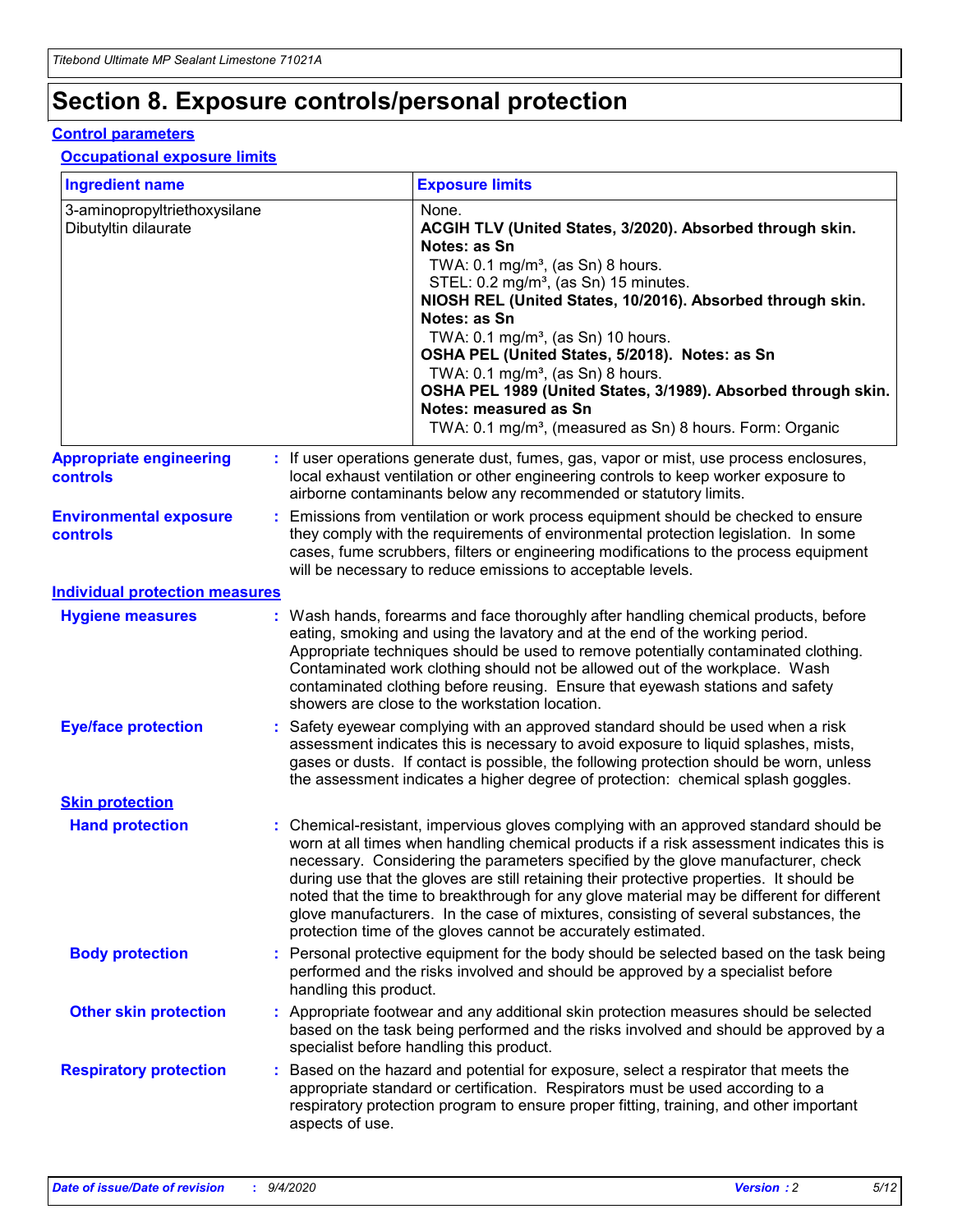### **Section 9. Physical and chemical properties**

#### **Appearance**

| <b>Physical state</b>                             | : Liquid. [Paste.]                                              |
|---------------------------------------------------|-----------------------------------------------------------------|
| Color                                             | Gray.                                                           |
| Odor                                              | : Characteristic.                                               |
| <b>Odor threshold</b>                             | : Not available.                                                |
| рH                                                | : Not applicable.                                               |
| <b>Melting point</b>                              | : Not available.                                                |
| <b>Boiling point</b>                              | : $>200^{\circ}$ C ( $>392^{\circ}$ F)                          |
| <b>Flash point</b>                                | : Closed cup: >200°C (>392°F) [Setaflash.]                      |
| <b>Evaporation rate</b>                           | $:$ <1 (butyl acetate = 1)                                      |
| <b>Flammability (solid, gas)</b>                  | : Not available.                                                |
| Lower and upper explosive<br>(flammable) limits   | $:$ Not available.                                              |
| <b>VOC (less water, less</b><br>exempt solvents)  | : 0 g/l                                                         |
| <b>Volatility</b>                                 | $: 0\%$ (w/w)                                                   |
| <b>Vapor density</b>                              | : Not available.                                                |
| <b>Relative density</b>                           | : 1.432                                                         |
| <b>Solubility</b>                                 |                                                                 |
|                                                   | Insoluble in the following materials: cold water and hot water. |
| <b>Solubility in water</b>                        | : Not available.                                                |
| <b>Partition coefficient: n-</b><br>octanol/water | $:$ Not available.                                              |
| <b>Auto-ignition temperature</b>                  | : Not available.                                                |
| <b>Decomposition temperature</b>                  | : Not available.                                                |

# **Section 10. Stability and reactivity**

| <b>Reactivity</b>                            | : No specific test data related to reactivity available for this product or its ingredients.            |
|----------------------------------------------|---------------------------------------------------------------------------------------------------------|
| <b>Chemical stability</b>                    | : The product is stable.                                                                                |
| <b>Possibility of hazardous</b><br>reactions | : Under normal conditions of storage and use, hazardous reactions will not occur.                       |
| <b>Conditions to avoid</b>                   | : No specific data.                                                                                     |
| <b>Incompatible materials</b>                | : No specific data.                                                                                     |
| <b>Hazardous decomposition</b><br>products   | Under normal conditions of storage and use, hazardous decomposition products should<br>not be produced. |

# **Section 11. Toxicological information**

### **Information on toxicological effects**

#### **Acute toxicity**

| <b>Product/ingredient name</b> | <b>Result</b>           | <b>Species</b> | <b>Dose</b>                | <b>Exposure</b> |
|--------------------------------|-------------------------|----------------|----------------------------|-----------------|
| 3-aminopropyltriethoxysilane   | <b>ILD50 Dermal</b>     | Rabbit         | 4.29 g/kg                  |                 |
| Dibutyltin dilaurate           | ILD50 Oral<br>LD50 Oral | Rat<br>Rat     | $1.57$ g/kg<br>175 $mg/kg$ |                 |
|                                |                         |                |                            |                 |

**Irritation/Corrosion**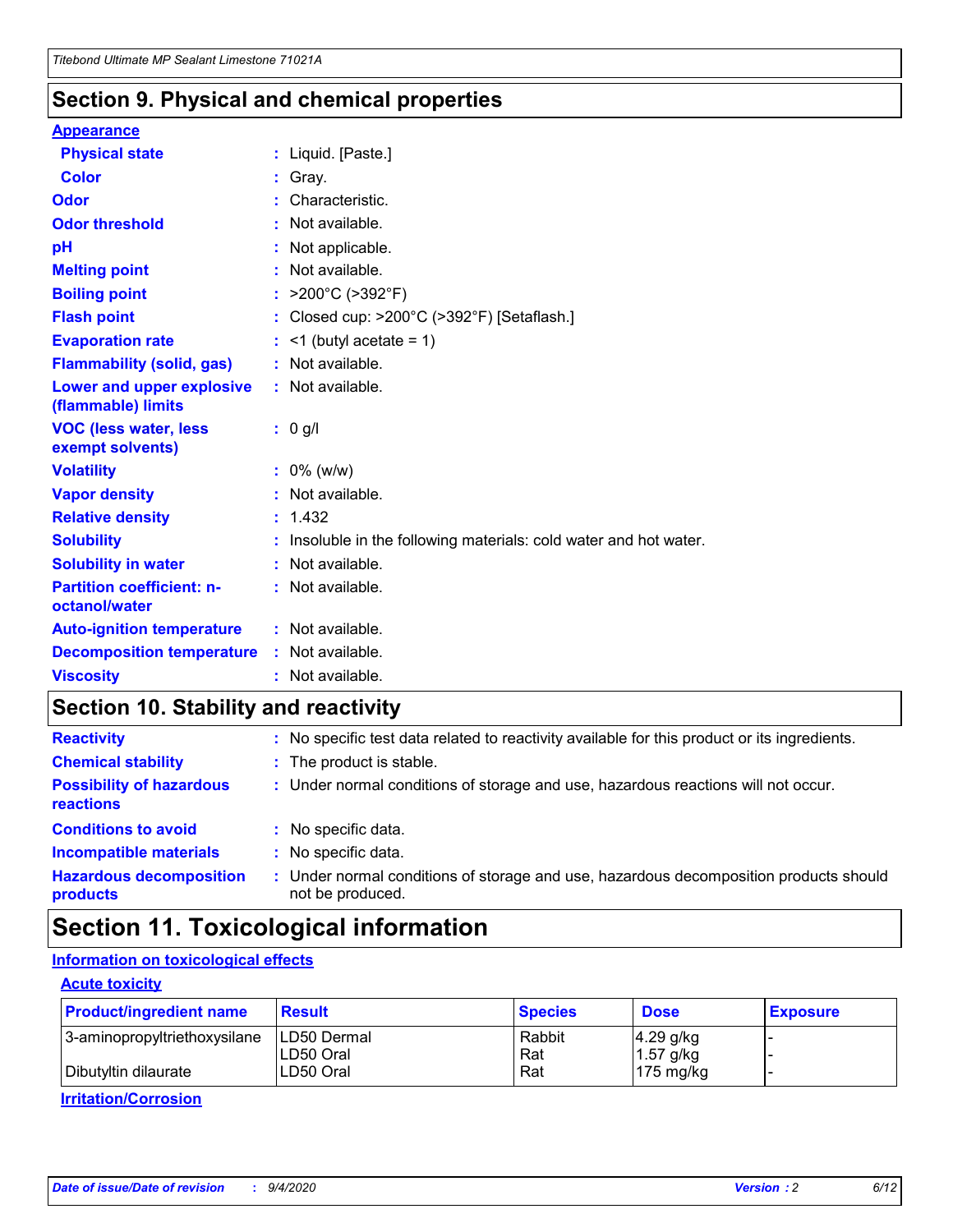# **Section 11. Toxicological information**

| <b>Product/ingredient name</b> | <b>Result</b>            | <b>Species</b> | <b>Score</b> | <b>Exposure</b>           | <b>Observation</b> |
|--------------------------------|--------------------------|----------------|--------------|---------------------------|--------------------|
| 3-aminopropyltriethoxysilane   | Eyes - Mild irritant     | Rabbit         |              | $100$ mg                  |                    |
|                                | Eyes - Severe irritant   | Rabbit         |              | 24 hours 750              |                    |
|                                |                          |                |              | ug                        |                    |
|                                | Skin - Severe irritant   | Rabbit         |              | 24 hours 5                | -                  |
| Dibutyltin dilaurate           | Eyes - Moderate irritant | Rabbit         |              | mq<br><b>24 hours 100</b> |                    |
|                                |                          |                |              | mg                        |                    |
|                                | Skin - Severe irritant   | Rabbit         |              | 500 mg                    |                    |

#### **Sensitization**

Not available.

#### **Mutagenicity**

Not available.

#### **Carcinogenicity**

Not available.

#### **Reproductive toxicity**

Not available.

#### **Teratogenicity**

Not available.

#### **Specific target organ toxicity (single exposure)**

Not available.

#### **Specific target organ toxicity (repeated exposure)**

| <b>Name</b>                                                                  |                                                                            | <b>Category</b>                                     | <b>Route of</b><br>exposure | <b>Target organs</b> |  |  |
|------------------------------------------------------------------------------|----------------------------------------------------------------------------|-----------------------------------------------------|-----------------------------|----------------------|--|--|
| Dibutyltin dilaurate                                                         |                                                                            | Category 1                                          | -                           | respiratory system   |  |  |
| <b>Aspiration hazard</b><br>Not available.                                   |                                                                            |                                                     |                             |                      |  |  |
| <b>Information on the likely</b><br>routes of exposure                       | : Not available.                                                           |                                                     |                             |                      |  |  |
| <b>Potential acute health effects</b>                                        |                                                                            |                                                     |                             |                      |  |  |
| <b>Eye contact</b>                                                           | : May cause eye irritation.                                                |                                                     |                             |                      |  |  |
| <b>Inhalation</b>                                                            |                                                                            | : No known significant effects or critical hazards. |                             |                      |  |  |
| <b>Skin contact</b>                                                          |                                                                            | : May cause skin irritation.                        |                             |                      |  |  |
| <b>Ingestion</b>                                                             |                                                                            | : No known significant effects or critical hazards. |                             |                      |  |  |
| Symptoms related to the physical, chemical and toxicological characteristics |                                                                            |                                                     |                             |                      |  |  |
| <b>Eye contact</b>                                                           | irritation<br>watering<br>redness                                          | : Adverse symptoms may include the following:       |                             |                      |  |  |
| <b>Inhalation</b>                                                            | reduced fetal weight<br>increase in fetal deaths<br>skeletal malformations | : Adverse symptoms may include the following:       |                             |                      |  |  |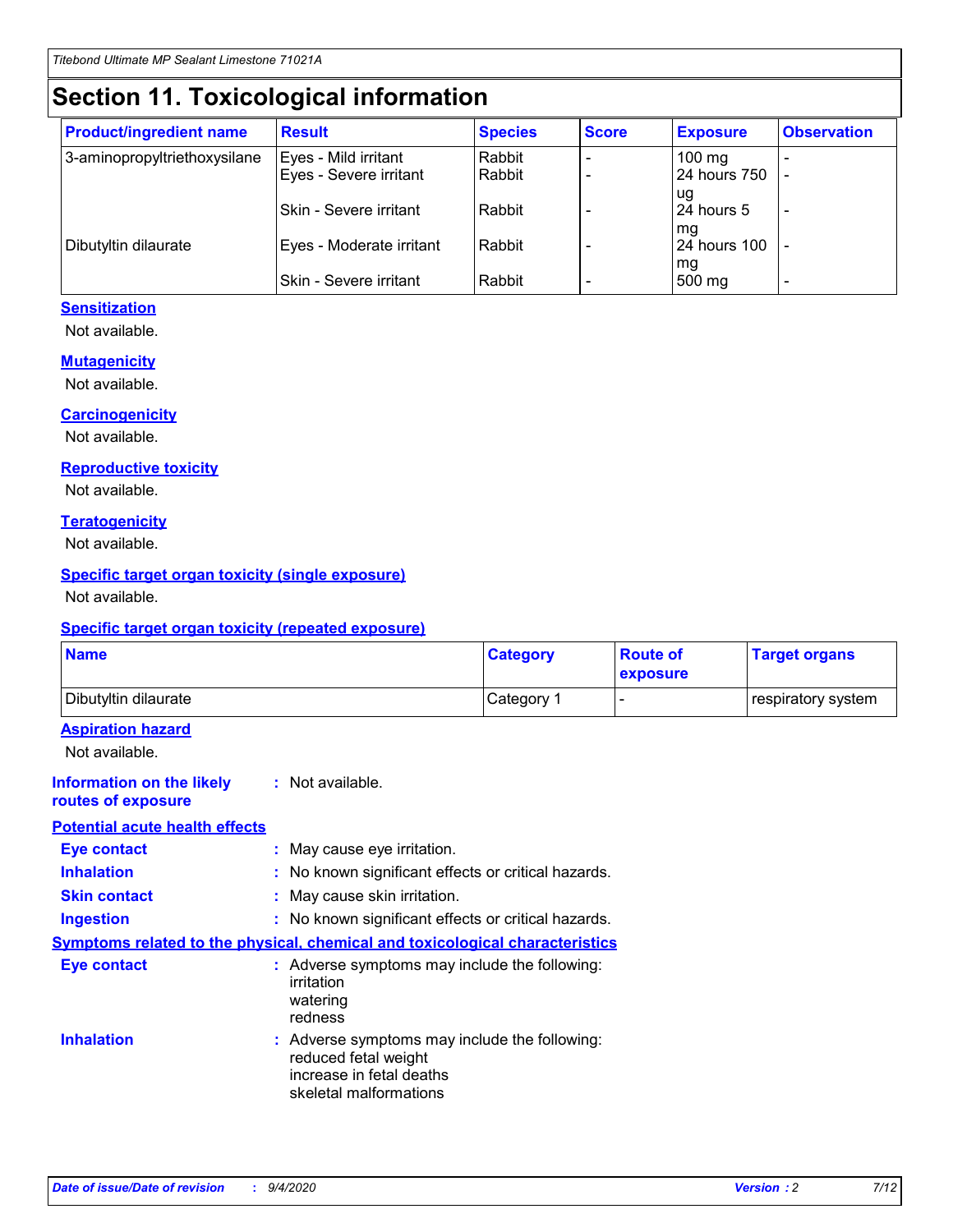# **Section 11. Toxicological information**

| <b>Skin contact</b>                     | : Adverse symptoms may include the following:                                                            |
|-----------------------------------------|----------------------------------------------------------------------------------------------------------|
|                                         | irritation                                                                                               |
|                                         | redness                                                                                                  |
|                                         | reduced fetal weight                                                                                     |
|                                         | increase in fetal deaths                                                                                 |
|                                         | skeletal malformations                                                                                   |
| <b>Ingestion</b>                        | : Adverse symptoms may include the following:                                                            |
|                                         | reduced fetal weight                                                                                     |
|                                         | increase in fetal deaths                                                                                 |
|                                         | skeletal malformations                                                                                   |
|                                         | Delayed and immediate effects and also chronic effects from short and long term exposure                 |
| <b>Short term exposure</b>              |                                                                                                          |
| <b>Potential immediate</b>              | : Not available.                                                                                         |
| effects                                 |                                                                                                          |
| <b>Potential delayed effects</b>        | : Not available.                                                                                         |
| Long term exposure                      |                                                                                                          |
| <b>Potential immediate</b>              | : Not available.                                                                                         |
| effects                                 |                                                                                                          |
| <b>Potential delayed effects</b>        | : Not available.                                                                                         |
| <b>Potential chronic health effects</b> |                                                                                                          |
| Not available.                          |                                                                                                          |
| <b>General</b>                          | : Once sensitized, a severe allergic reaction may occur when subsequently exposed to<br>very low levels. |
| <b>Carcinogenicity</b>                  | : No known significant effects or critical hazards.                                                      |
| <b>Mutagenicity</b>                     | : No known significant effects or critical hazards.                                                      |
| <b>Teratogenicity</b>                   | May damage the unborn child.                                                                             |
| <b>Developmental effects</b>            | : No known significant effects or critical hazards.                                                      |
| <b>Fertility effects</b>                | May damage fertility.                                                                                    |
| <b>Numerical measures of toxicity</b>   |                                                                                                          |
| <b>Acute toxicity estimates</b>         |                                                                                                          |
| الملحلة والمستحيط والمسالم              |                                                                                                          |

Not available.

# **Section 12. Ecological information**

#### **Toxicity**

| <b>Product/ingredient name</b>                                              | <b>Result</b> | <b>Species</b>               | <b>Exposure</b>       |
|-----------------------------------------------------------------------------|---------------|------------------------------|-----------------------|
| Dibutyltin dilaurate<br>$ CC50>3$ mg/l<br>Chronic EC10 > 2 mg/l Fresh water |               | Algae<br>Algae - Desmodesmus | 72 hours<br>196 hours |
|                                                                             |               | <b>I</b> subspicatus         |                       |

#### **Persistence and degradability**

| <b>Product/ingredient name</b> | <b>Test</b>                                                                    | <b>Result</b>  |                   | <b>Dose</b> | <b>Inoculum</b>         |
|--------------------------------|--------------------------------------------------------------------------------|----------------|-------------------|-------------|-------------------------|
| Dibutyltin dilaurate           | OECD 301F<br>Ready<br>Biodegradability -<br>Manometric<br>Respirometry<br>Test | 23 % - 28 days |                   |             |                         |
| <b>Product/ingredient name</b> | <b>Aquatic half-life</b>                                                       |                | <b>Photolysis</b> |             | <b>Biodegradability</b> |
| Dibutyltin dilaurate           |                                                                                |                |                   |             | <b>Inherent</b>         |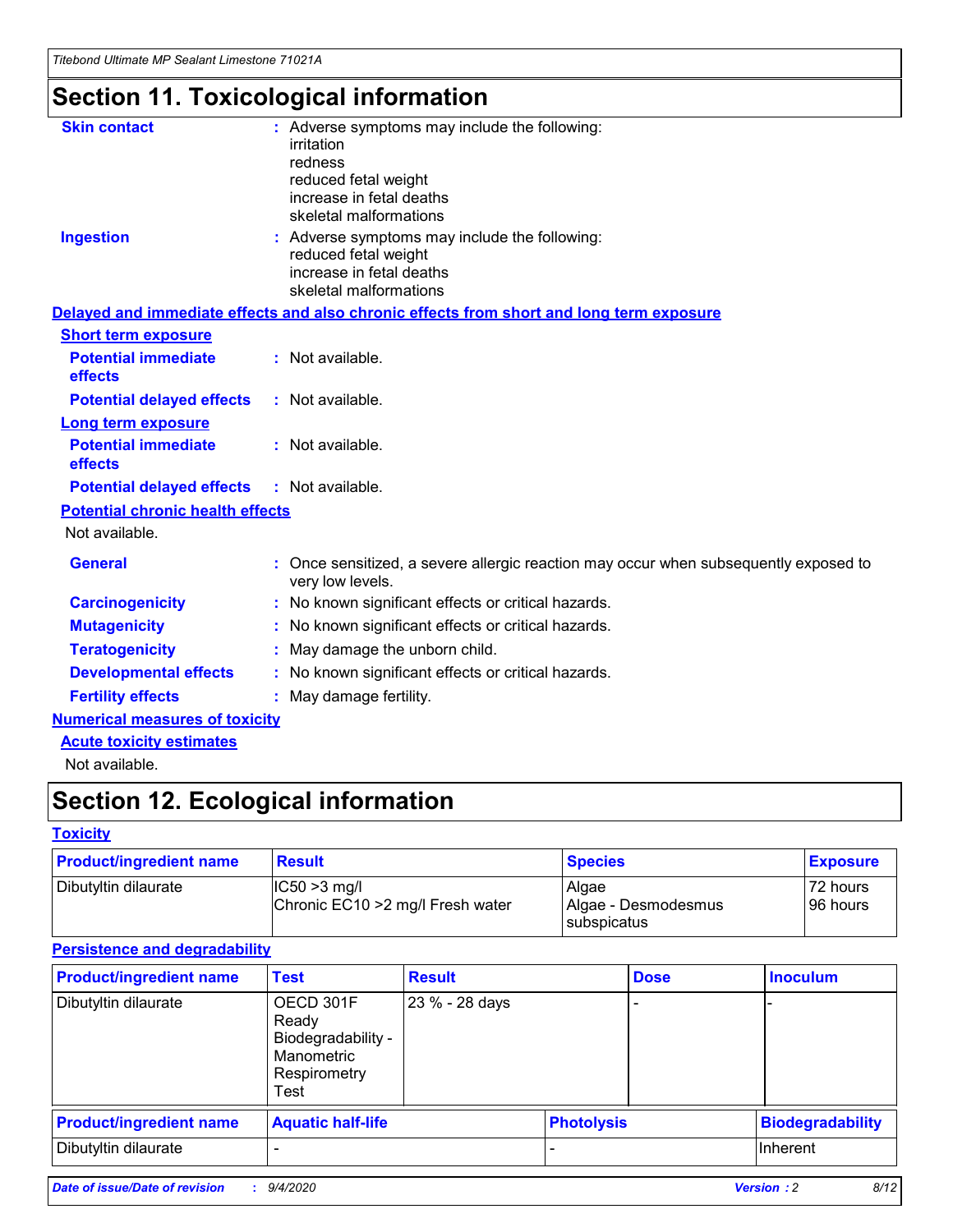# **Section 12. Ecological information**

#### **Bioaccumulative potential**

| <b>Product/ingredient name</b> | <b>LogP</b> <sub>ow</sub> | <b>BCF</b> | <b>Potential</b> |
|--------------------------------|---------------------------|------------|------------------|
| 3-aminopropyltriethoxysilane   | 4.44                      | 3.4        | low              |
| Dibutyltin dilaurate           |                           | 2.91       | low              |

#### **Mobility in soil**

| <b>Soil/water partition</b>    | : Not available. |
|--------------------------------|------------------|
| coefficient (K <sub>oc</sub> ) |                  |

#### **Other adverse effects** : No known significant effects or critical hazards.

### **Section 13. Disposal considerations**

**Disposal methods :**

The generation of waste should be avoided or minimized wherever possible. Disposal of this product, solutions and any by-products should at all times comply with the requirements of environmental protection and waste disposal legislation and any regional local authority requirements. Dispose of surplus and non-recyclable products via a licensed waste disposal contractor. Waste should not be disposed of untreated to the sewer unless fully compliant with the requirements of all authorities with jurisdiction. Waste packaging should be recycled. Incineration or landfill should only be considered when recycling is not feasible. This material and its container must be disposed of in a safe way. Care should be taken when handling emptied containers that have not been cleaned or rinsed out. Empty containers or liners may retain some product residues. Avoid dispersal of spilled material and runoff and contact with soil, waterways, drains and sewers.

# **Section 14. Transport information**

|                                      | <b>DOT</b><br><b>Classification</b> | <b>TDG</b><br><b>Classification</b> | <b>Mexico</b><br><b>Classification</b> | <b>ADR/RID</b>           | <b>IMDG</b>              | <b>IATA</b>    |
|--------------------------------------|-------------------------------------|-------------------------------------|----------------------------------------|--------------------------|--------------------------|----------------|
| <b>UN number</b>                     | Not regulated.                      | Not regulated.                      | Not regulated.                         | Not regulated.           | Not regulated.           | Not regulated. |
| <b>UN proper</b><br>shipping name    |                                     |                                     |                                        |                          |                          |                |
| <b>Transport</b><br>hazard class(es) |                                     | $\overline{\phantom{0}}$            | $\qquad \qquad \blacksquare$           | $\overline{\phantom{0}}$ | $\overline{\phantom{0}}$ |                |
| <b>Packing group</b>                 |                                     |                                     |                                        |                          |                          |                |
| <b>Environmental</b><br>hazards      | No.                                 | No.                                 | No.                                    | No.                      | No.                      | No.            |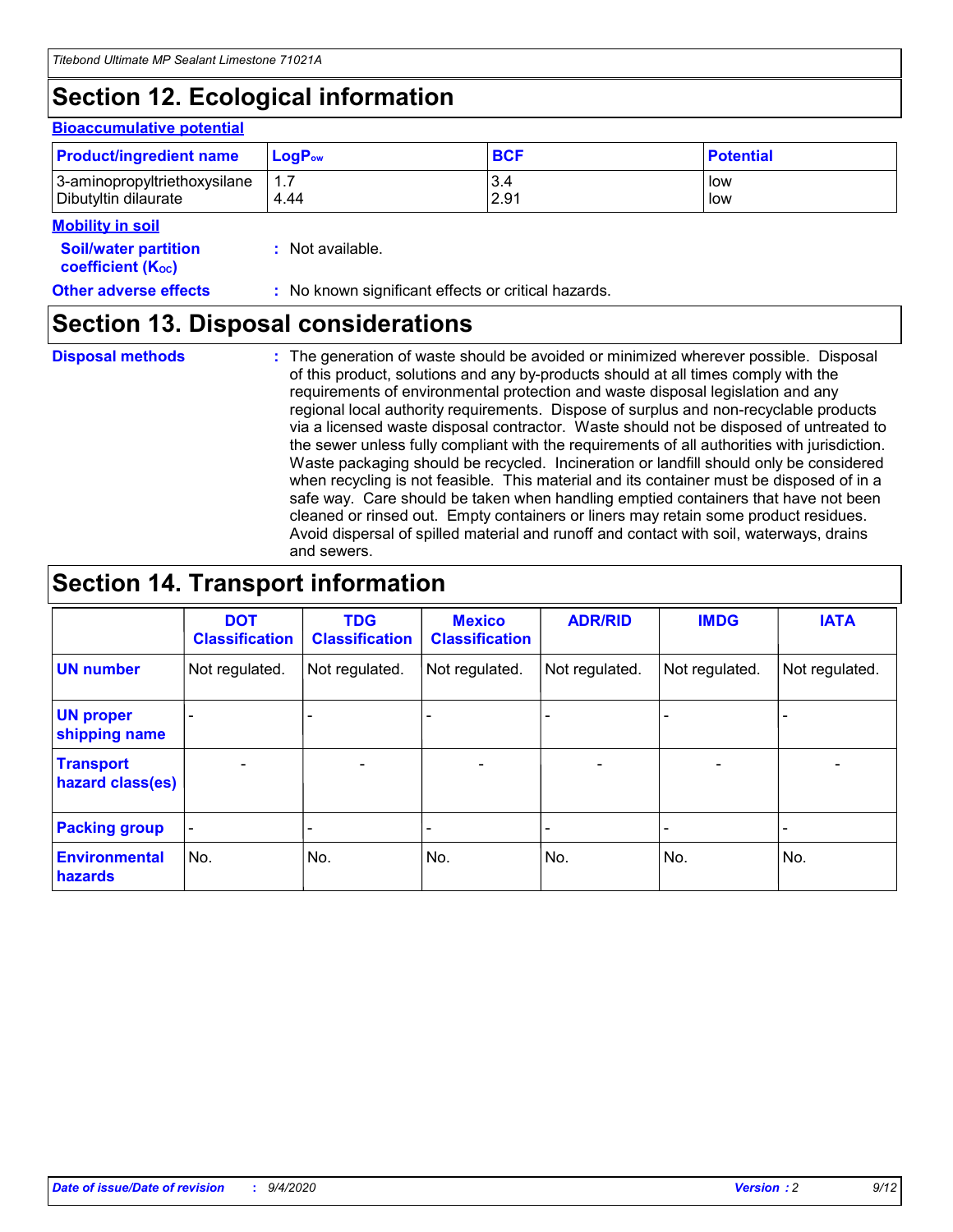# **Section 15. Regulatory information**

#### **U.S. Federal regulations**

#### **SARA 302/304**

#### **Composition/information on ingredients**

No products were found.

| SARA 304 RQ | Not applicable. |
|-------------|-----------------|
|-------------|-----------------|

#### **SARA 311/312**

**Classification :** EYE IRRITATION - Category 2B SKIN SENSITIZATION - Category 1 TOXIC TO REPRODUCTION - Category 1B HNOC - Product generates methanol during cure.

#### **Composition/information on ingredients**

| <b>Name</b>                  | $\frac{9}{6}$ | <b>Classification</b>                                                                                                                                                                                                                                                                                      |
|------------------------------|---------------|------------------------------------------------------------------------------------------------------------------------------------------------------------------------------------------------------------------------------------------------------------------------------------------------------------|
| 3-aminopropyltriethoxysilane | $\leq$ 3      | <b>FLAMMABLE LIQUIDS - Category 4</b><br><b>ACUTE TOXICITY (oral) - Category 4</b><br>SKIN IRRITATION - Category 2<br>EYE IRRITATION - Category 2A                                                                                                                                                         |
| Dibutyltin dilaurate         | ≤0.3          | <b>ACUTE TOXICITY (oral) - Category 3</b><br>SKIN CORROSION - Category 1C<br>SERIOUS EYE DAMAGE - Category 1<br>SKIN SENSITIZATION - Category 1<br><b>GERM CELL MUTAGENICITY - Category 2</b><br>TOXIC TO REPRODUCTION - Category 1B<br>SPECIFIC TARGET ORGAN TOXICITY (REPEATED<br>EXPOSURE) - Category 1 |

#### **State regulations**

**Massachusetts :**

: None of the components are listed.

**New York :** None of the components are listed.

**New Jersey :** None of the components are listed.

**Pennsylvania :** None of the components are listed.

#### **California Prop. 65**

WARNING: This product can expose you to methanol, which is known to the State of California to cause birth defects or other reproductive harm. For more information go to www.P65Warnings.ca.gov.

| Ingredient name | No significant risk<br>level | <b>Maximum</b><br>acceptable dosage<br><b>level</b> |
|-----------------|------------------------------|-----------------------------------------------------|
| l methanol      |                              | Yes.                                                |

#### **International regulations**

**Chemical Weapon Convention List Schedules I, II & III Chemicals** Not listed.

#### **Montreal Protocol**

Not listed.

**Stockholm Convention on Persistent Organic Pollutants**

Not listed.

#### **UNECE Aarhus Protocol on POPs and Heavy Metals** Not listed.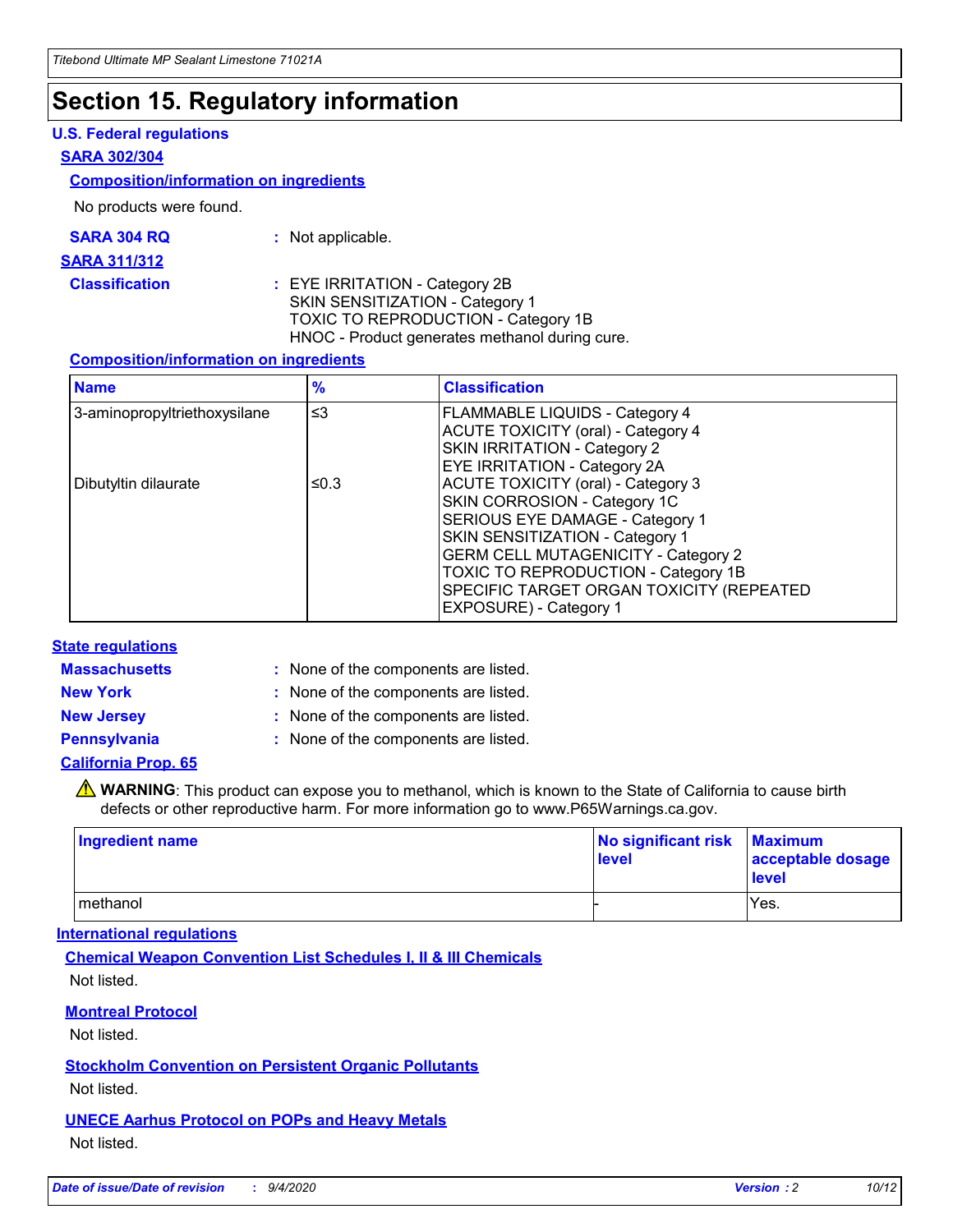# **Section 15. Regulatory information**

#### **Inventory list**

- 
- **China :** Not determined.

**United States TSCA 8(b) inventory**

**:** All components are active or exempted.

# **Section 16. Other information**

**Hazardous Material Information System (U.S.A.)**



**Caution: HMIS® ratings are based on a 0-4 rating scale, with 0 representing minimal hazards or risks, and 4 representing significant hazards or risks. Although HMIS® ratings and the associated label are not required on SDSs or products leaving a facility under 29 CFR 1910.1200, the preparer may choose to provide them. HMIS® ratings are to be used with a fully implemented HMIS® program. HMIS® is a registered trademark and service mark of the American Coatings Association, Inc.**

**The customer is responsible for determining the PPE code for this material. For more information on HMIS® Personal Protective Equipment (PPE) codes, consult the HMIS® Implementation Manual.**

**National Fire Protection Association (U.S.A.)**



**Reprinted with permission from NFPA 704-2001, Identification of the Hazards of Materials for Emergency Response Copyright ©1997, National Fire Protection Association, Quincy, MA 02269. This reprinted material is not the complete and official position of the National Fire Protection Association, on the referenced subject which is represented only by the standard in its entirety.**

**Copyright ©2001, National Fire Protection Association, Quincy, MA 02269. This warning system is intended to be interpreted and applied only by properly trained individuals to identify fire, health and reactivity hazards of chemicals. The user is referred to certain limited number of chemicals with recommended classifications in NFPA 49 and NFPA 325, which would be used as a guideline only. Whether the chemicals are classified by NFPA or not, anyone using the 704 systems to classify chemicals does so at their own risk.**

#### **Procedure used to derive the classification**

| <b>Classification</b>                                                                                         | <b>Justification</b>                                  |
|---------------------------------------------------------------------------------------------------------------|-------------------------------------------------------|
| <b>EYE IRRITATION - Category 2B</b><br>SKIN SENSITIZATION - Category 1<br>TOXIC TO REPRODUCTION - Category 1B | Expert judgment<br>Expert judgment<br>Expert judgment |
| <b>History</b>                                                                                                |                                                       |

| <u>.</u>                          |              |
|-----------------------------------|--------------|
| <b>Date of printing</b>           | : 4/22/2022  |
| Date of issue/Date of<br>revision | 9/4/2020     |
| Date of previous issue            | : 10/16/2020 |
| <b>Version</b>                    | $\cdot$ 2    |
|                                   |              |